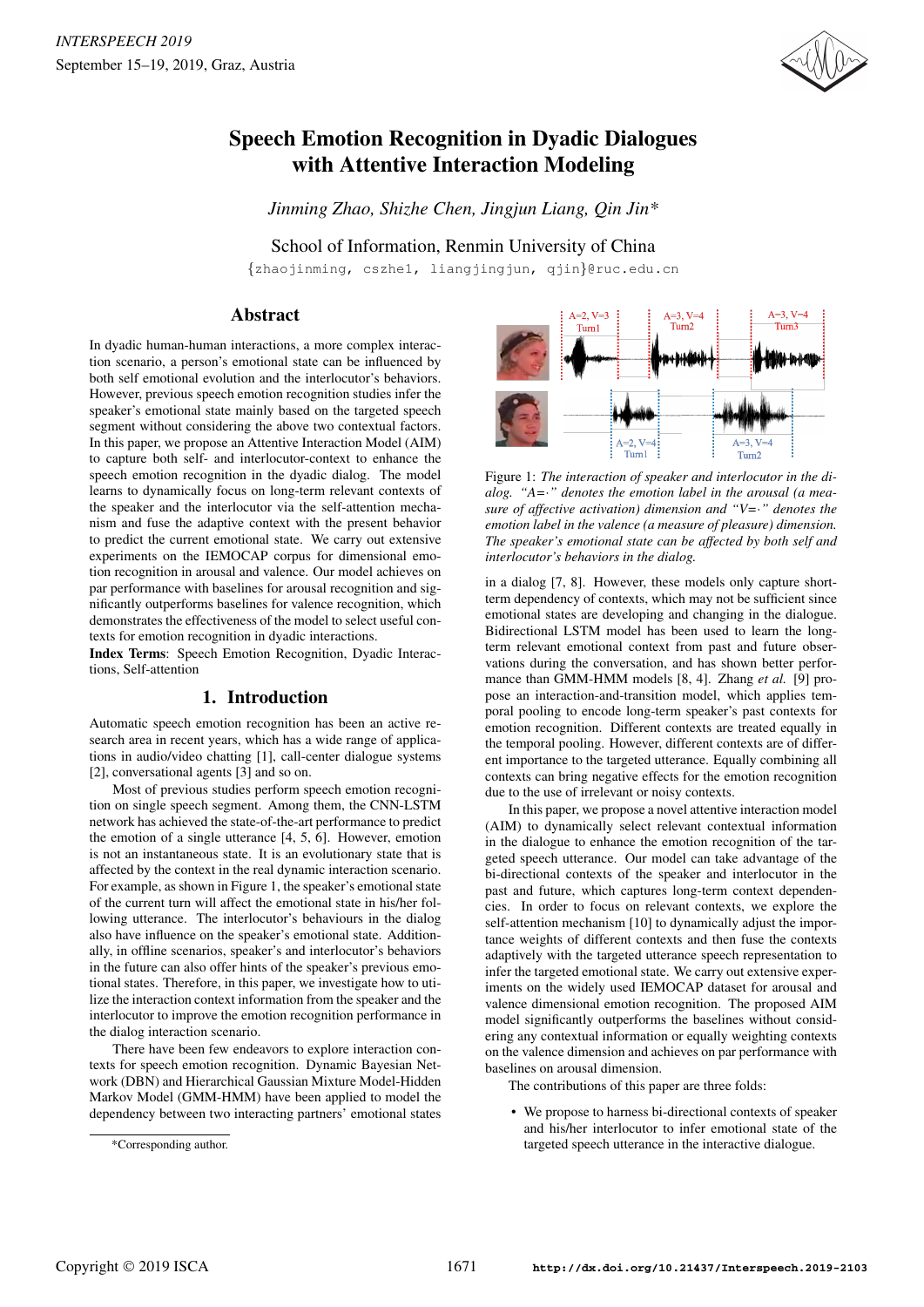- In order to effectively utilize the context information, we propose an Attentive Interaction Model (AIM) to dynamically fuse relevant contexts via self-attention with the targeted speech features.
- The experimental results on arousal and valence emotion recognition demonstrate the effectiveness of the proposed AIM model, which greatly benefits the valence prediction with relevant contexts.

# 2. Related Work

The emotion recognition is mainly divided into two types, namely discrete and dimensional emotion recognition. The discrete emotion recognition classifies emotion as eight basic classes such as happy, angry, sad etc [11]. The dimensional emotion instead view emotion as point in the dimensional space with axes such as arousal and valence, where the arousal measure the strength of the emotion and valence measures the pleasure [12].

Recently, Convolutional Neural Networks (CNNs) [13] and Long Short-Term Memory (LSTM) [14] have shown improvements across different speech emotion recognition tasks. Neumann et al. [15] train a CNN to extract speech features from cepstral representation and achieve significantly improvement on speech emotion task. Trigeorgis *et al.* and Panagiotis *et al.* [6, 16] propose an end-to-end CNN-LSTM model to capture temporal dynamics in single utterance for emotion prediction. Several recent studies [17, 5, 15, 18, 19] explored the attention mechanism to focus on the emotion-salient frames in an utterance. However, these methods perform speech emotion recognition on single speech segment without considering the context information in the dialogue.

There are only a few works to tackle emotion recognition in dialogues with interaction contexts. Dynamic Bayesian Network (DBN) is used to explicitly model the conditional dependency between two interacting partners' emotional states in a dialog [7]. Metallinou *et al.* [8] have explored the Hierarchical GMM-HMM model and the BLSTM model for modeling emotion evolution within an utterance and between utterances over the course of a dialog. The BLSTM model outperforms the Hierarchical GMM-HMM models, which show the ability of BLSTM model to effectively learn an adequate amount of relevant emotional context from past and future observations. Wöllmer *et al.* [4] have investigated the impact of the number of its past and future utterance-level observations on recognizing the emotional state of the given utterance. Zhang et al. [9] have proposed an interaction-and-transition model which utilizes the time pooling layer to encode the previous speaker and interlocutor emotions to enhance the emotion recognition of the current utterance, which demonstrates the effectiveness of the interactive information. In this paper, we consider four types of contextual information in the dialogue including both speaker and interlocutor's contexts in the past and future. We also employ the self-attention mechanism [10] to effectively encode the contextual information, which differentiates relevant and noisy contexts unlike previous work.

## 3. The Proposed Approach

#### 3.1. Overview

In order to effectively use different contextual information for emotion recognition in interactive dialogues, we propose the Attentive Interaction Model (AIM), which is illustrated in Figure 2. The AIM model consists of three modules, namely fea-



Figure 2: *System framework overview. The context attention layers are used to model different interaction contexts in the framework.*

ture embedding layer, context attention layer and context-aware emotion recognition layer. We will describe the details of each layer in Section 3.2.

Assume  $\{z_{s,1}, z_{i,1}, \cdots, z_{s,t}, \cdots, z_{s,T}, z_{i,T}\}\$ a sequence of speech input features for each turn<sup>1</sup> in the dialogue, where the  $z_{s,t}$  represents the speaker's feature at the  $(2t-1)$  turn,  $z_{i,t}$ represents the interlocutor's feature at the  $(2t)$  turn and  $2T$  is the total length of turns in the dialogue. The goal is to predict the arousal and valence dimensional emotions for each turn of the speaker. The proposed AIM model firstly projects each turn feature  $z_{\cdot,t}$  to an emotional embedding space via the feature embedding layer. Then the context attention layer dynamically attends to relevant contexts from the speaker and interlocutor respectively for the target turn. Finally, the context-aware emotion recognition layer incorporates the attended contextual features and the features of target turn to predict the emotion state.

#### 3.2. Model Architecture

**Feature Embedding Layer:** The feature embedding layer  $E(\cdot)$ is used to extract emotion salient features from the input speech representation z as follows:

$$
E(z) = \sigma(W_e z + b_e),\tag{1}
$$

where  $W_e$  and  $b_e$  are weight and bias parameters, and  $\sigma$  is the activation function such as ReLU. The feature embedding layer is shared for all turn features of the speaker and interlocutor.

Context Attention Layer: Since the different contextual information contributes differently to the emotion recognition of the target speech turn, it is necessary to select relevant contexts while alleviate noises from irrelevant contexts. Therefore, we propose the context attention layer which employs self-attention mechanism [10] to dynamically select and weight different contextual features. The detailed structure of the context attention layer is presented in Figure 3.

For the target turn  $z_{s,t}$ , we consider four types of different contextual turns from two sources (speaker and interlocutor) and two ranges (past and future). Take the speaker's past contextual turns as an example, suppose there are C turns of the speaker before the target turn  $z_{s,t}$  as  $\{z_{s,t-C}, \cdots, z_{s,t-1}\}$ . The context attention layer weights different contextual turn features according to their correlations with the target turn. It firstly maps the target turn  $z_{s,t}$  and its contextual turns  $z_{s,i}$  into a joint

<sup>&</sup>lt;sup>1</sup>The turn is defined as the portion of speech that belongs to a single speaker before he/she finishes speaking, and may consists of multiple original segmented utterances.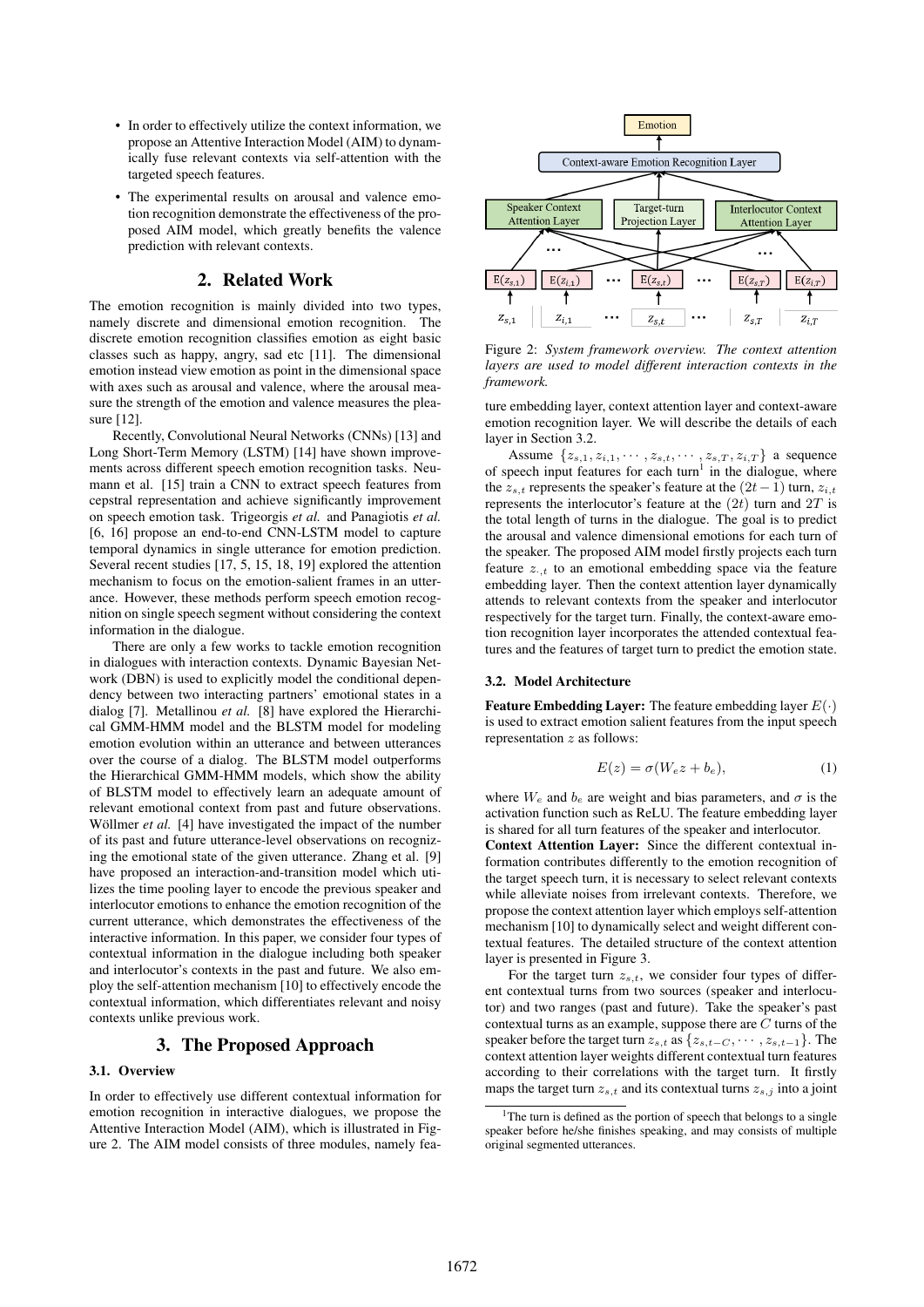

Figure 3: *Illustration of the context attention layer. The blue and green blocks are represent the context feature space, the joint attention space respectively.*

Table 1: *The number of turns in each session of IEMOCAP.*

|  |  | Sess1 Sess2 Sess3 Sess4 Sess5 total                      |  |
|--|--|----------------------------------------------------------|--|
|  |  | #turns   $1,510$ $1,507$ $1,679$ $1,801$ $1,925$   8,422 |  |

attention space via linear projections<sup>2</sup>  $h(\cdot)$  and  $g(\cdot)$  respectively. Then the attended context is computed as follows:

$$
\hat{z} = \sum_{j=1}^{C} \frac{\exp(\alpha_j)}{\sum_{q=1}^{C} \exp(\alpha_q)} f(e_{s,j})
$$
\n(2)

$$
\alpha_j = \frac{g(e_{s,j})h(e_{s,t})}{\sqrt{d}},\tag{3}
$$

where  $\alpha_i$  represents attention weight,  $e_{s,i}$  represents the encoded features by the feature embedding layer,  $f(\cdot)$  is another linear projection for the embedded features, and  $d$  is the dimensionality of the projected features.

Since the speaker's context and the interlocutor's context have different influences on the speaker's target emotion state, we utilize different function  $h(\cdot), g(\cdot), f(\cdot)$  for different contextual sources such as speaker and interlocutor. But we share function parameters for different ranges such as past and future. For each contextual type, we compute the attended contextual vector  $\hat{z}$ . Therefore, we generate  $\hat{z}_{s,p}$ ,  $\hat{z}_{s,f}$ ,  $\hat{z}_{i,p}$  and  $\hat{z}_{i,f}$  as the speaker's past and future context attention features, and interlocutor's past and future context attention features respectively. Context-aware Emotion Recognition Layer: After the context attention layer, we fuse different types of attended contextual features with the features of the target turn for emotion recognition:

$$
\hat{y} = \text{softmax}(W_c c + b_c) \tag{4}
$$

$$
c = [\hat{z}_{s,p}; \hat{z}_{i,p}; f(z_{s,t}); \hat{z}_{s,f}; \hat{z}_{i,f}] \tag{5}
$$

where  $W_c, b_c$  are parameters to be learned and [·] represents vector concatenation.

#### 4. Experiments

#### 4.1. Dataset

We use the Interactive Emotional Dyadic Motion Capture (IEMOCAP) database [20] for evaluation. The IEMOCAP dataset contains recorded audios in 5 dyadic sessions. In each session, there are multiple scripted plays and spontaneous dialogues of a male and a female actor. Each dialog is separated to speech utterances, and each utterance is annotated with arousal and valence dimensional emotion labels from 1 to 5 scales. We merge consecutive utterances of the same person into one turn, so that the dialogue is represented as a sequence of speaker and interlocutor interactions. The turn-level emotional label is the average of labels of its constituent utterances. The number of turns in each session is presented in Table 1.

Following the emotional label processing in previous works [21, 22], we convert the 5 scales of each emotional dimension to 3 classes as three-way classification, where the scales 1-2 as the low class, scale 3 as the neutral class, and scales 4-5 as the high class. Since each turn is labeled by multiple annotators, we follow [22] to generate a fuzzy representation from multiple labels for each turn during training. For instance, if three annotators labeled an turn as  $[0, 0, 1]$ ,  $[0, 0, 1]$ , and  $[0, 1, 0]$  respectively, the fuzzy label representation would be [0, 0.3, 0.7] and the correct class label would be 2. We treat the problem as a three-way classification problem, where the goal is to assign a label from {0, 1, 2} to a given turn. However, in the testing phase, only the class of maximum value is used as the ground truth (if the maximum value occurs in different classes, such classes are all considered as the ground truth).

#### 4.2. Experimental Setup

We utilize the OpenSMILE toolkit [23] to extract acoustic features with the IS10 configuration [24, 25]. We apply znormalization on all the feature vectors from each individual speaker's utterances as in previous works [7, 22].

We compare the proposed AIM model with two types of baselines: 1) DNN model: it only utilizes the targeted turn to infer the emotion without considering any contextual information; and 2) LSTM-based models: it utilizes the LSTM network to encode contexts in the dialogue which ignores the different contributions of different contexts. For the DNN model, we set the layer as 2 and hidden units as 256 and 128 respectively. For the LSTM-based models, we set the layer as 1 and hidden units size as 128 based on validation performance. We use truncated Back Propagation Through Time (BPTT) with max step of 15 turns to train the LSTM-based models. For the proposed AIM model, the units of feature embedding layer and context attention layer are 256, and the size of context-aware emotion recognition layer is 128. We train at most 50 epochs for each model with the Adam optimizer. The learning rate is initialized from 0.0008 and is halved if the accuracy on the validation set is decreased. Dropout is adopted to avoid over-fitting with dropout rate of 0.2.

We use 5-fold leave-one-session-out cross validation to evaluate the models in a speaker independent manner. To demonstrate the robustness of models, we run each model for three times to alleviate influences of random initialization of parameters and apply significance test for model comparison.

#### 4.3. Experimental Results

Table 2 presents emotion recognition performances of different models. The block (A) in Table 2 is the DNN baseline without using any contexts. The block (B) shows the results of LSTMbased models to encode contexts, and block (C) is the proposed AIM model to encode contexts. For valence recognition, fusing with contextual information significantly improves the performance compared with the baseline DNN model with no context. The best LSTM-based model achieves 2.29% absolute

<sup>2</sup>The linear projection functions are same as the function mentioned in Equation (1)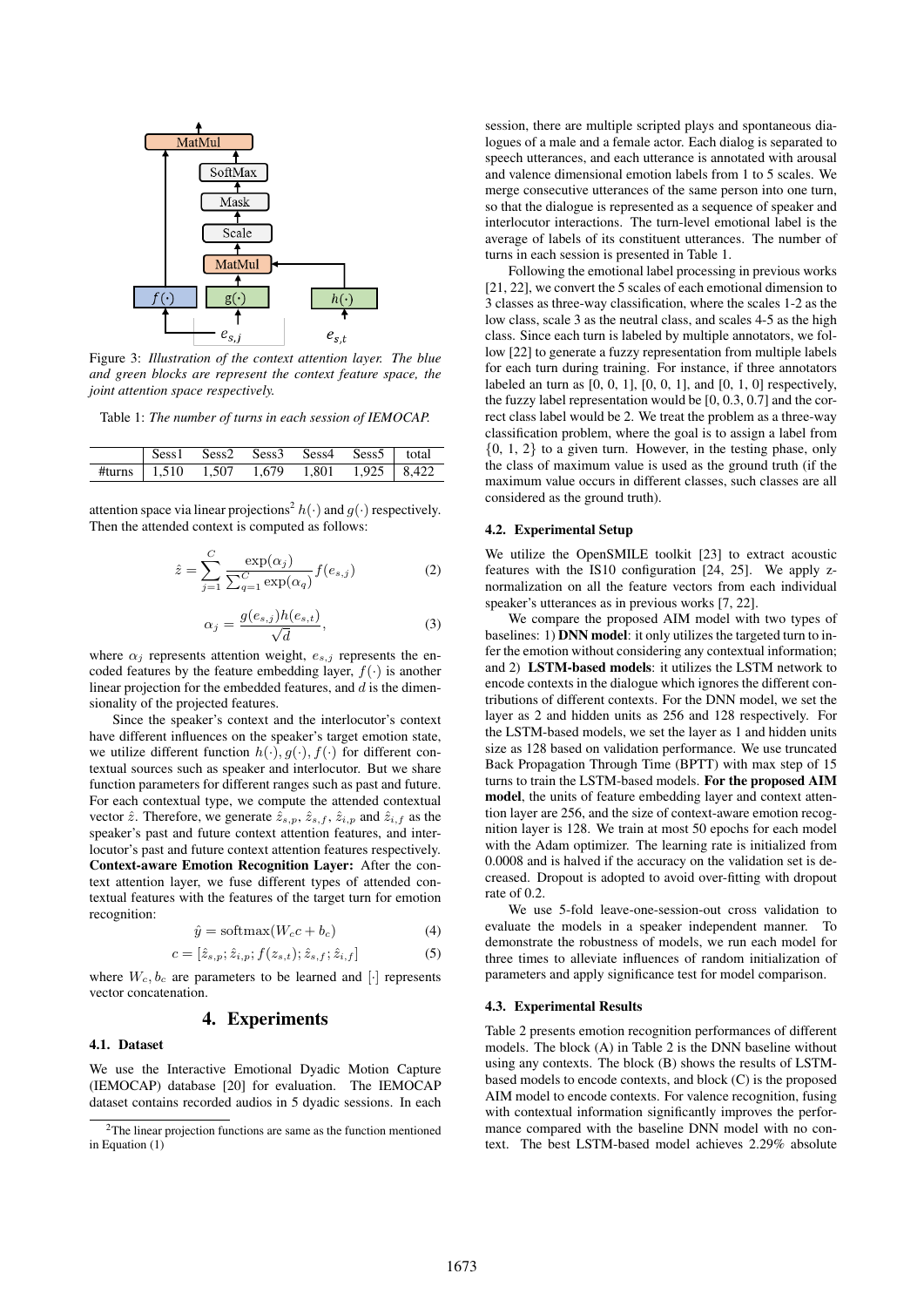Table 2: *Comparison of different models for arousal and valence emotion recognition on the testing set.*  $C = (m, n)$  *denotes the context sizes which are set to* m *and* n *for valence and arousal respectively.*

|     | model                                                        | context source                                                         | context range                                                                                          | valence(%)                                                                                                  | $arousal(\%)$                                                              |  |  |
|-----|--------------------------------------------------------------|------------------------------------------------------------------------|--------------------------------------------------------------------------------------------------------|-------------------------------------------------------------------------------------------------------------|----------------------------------------------------------------------------|--|--|
| (A) | <b>DNN</b>                                                   |                                                                        |                                                                                                        | $62.23 \pm 0.42$                                                                                            | $70.41 \pm 0.58$                                                           |  |  |
| (B) | <b>LSTM</b><br><b>BiLSTM</b><br><b>LSTM</b><br><b>BiLSTM</b> | speaker<br>speaker<br>speaker + interlocutor<br>speaker + interlocutor | past<br>$past + future$<br>past<br>$past + future$                                                     | $60.94 \pm 0.60$<br>$63.19 \pm 0.16^{\dagger}$<br>$62.84 \pm 0.55^{\dagger}$<br>$64.52 \pm 0.29^{\ddagger}$ | $69.57 \pm 0.24$<br>$69.83 \pm 0.69$<br>$70.52 + 0.45$<br>$69.92 \pm 0.39$ |  |  |
| (C) | AIM                                                          | speaker<br>speaker<br>speaker + interlocutor<br>speaker + interlocutor | past, $C = (6, 2)$<br>past + future, $C = (6, 2)$<br>past, $C = (6, 1)$<br>past + future, $C = (6, 4)$ | $64.97 \pm 0.19$<br>$66.41 + 0.24^{\dagger}$<br>$67.06 \pm 0.23^{\dagger}$<br>$68.56 \pm 0.41^{\ddagger}$   | $70.14 \pm 0.51$<br>$69.53 + 0.05$<br>$69.58 \pm 0.49$<br>$70.39 \pm 0.55$ |  |  |
|     |                                                              |                                                                        |                                                                                                        |                                                                                                             |                                                                            |  |  |

 $\dagger$ : significantly ( $p < 0.01$ ) better than just use past speaker information.

 $\ddagger$ : significantly ( $p < 0.01$ ) better than other models in the same block.

gains over the DNN model, while our best AIM model achieves 6.44% absolute gains over the DNN model, which demonstrates that the proposed AIM model can more effectively employ different contexts for valance recognition. However, there only exists marginal difference of models using contexts or not for arousal recognition. Since the arousal dimension measures the strength of emotion expressed in the utterance, it might mainly relies on the target turn to infer the emotion strength and less sensitive to the contexts. But the valence tells whether the emotion is positive or negative, which reflect relatively long-term variations so that both self and interlocutor's contexts are more beneficial for the valence recognition.

In order to ablate contributions of different context sources and ranges, we also report the emotion recognition performance with different contexts in Table 2 for both LSTM-based model and the proposed AIM model. Since the LSTM-based model is less effective to employ contextual information, not all sources and ranges of context are beneficial. However, our proposed AIM model can benefit from all the contexts for valence recognition as shown in block (C), which yield significantly improvements over the LSTM-based model and no-context DNN model. The main reason is that our AIM model learns to pay attention to different contexts dynamically to capture relevant contexts for the targeted speech turn. We can see that both the context of speaker and interlocutor are useful for valence recognition. Only using the past range of the two sources of contexts, we can achieve 4.8% absolute improvements than the baseline DNN without contexts in the real time emotion recognition scenario. In the offline emotion recognition scenario where the contexts from future range can be employed, the AIM model can achieve additional 1.5% absolute gains than the real time scenario.

Furthermore, we explore the influence of context size  $3$  on valence prediction with the AIM models in Figure 4. We can see that our model can benefit from more contextual turns thanks to our self-attention attention mechanism to select relevant contexts and filter out noisy contexts. When the contextual turns are larger than 4, the valence prediction performance are saturated, which indicates it is sufficient to employ a fixed number of contextual turns such as 6 as shown in Figure 4 to balance the efficiency and accuracy.



Figure 4: *The influence of context size on valence prediction of our AIM models. The "A" model utilizes self-context in the past, "B": "A" + self-context in the future, "C": "A" + interlocutor's context in the past, "D": both self and interlocutor's context in the past and future.*

### 5. Conclusion

In dyadic interaction scenario, a person's emotional state can be influenced by both self emotional evolution and the interlocutor's behaviors. In this paper, we propose an Attentive Interaction Model (AIM) to capture context information in the dialog to improve emotion recognition performance. Our proposed model employs the self-attention to capture long-term contexts such as bidirectional contexts from both speaker and interlocutor. The relevant information from different contexts are dynamically selected and fused with the targeted speech turn to infer the emotional state. Our experimental results show that the proposed AIM models achieve on par performance with baselines for arousal recognition and significantly outperform baselines for valence prediction. It demonstrate the usefulness of different contexts for the emotion recognition in the dialogue and effectiveness of the proposal AIM model to employ different contexts. In the future, we will validate the robustness of our proposed method on different datasets and tasks and explore utilizing multimodal cues to infer emotional state in the dialogue.

# 6. Acknowledgments

This work was supported by National Key Research and Development Plan under Grant No. 2016YFB1001202, Research Foundation of Beijing Municipal Science & Technology Commission under Grant No. Z181100008918002 and National Natural Science Foundation of China under Grant No. 61772535.

<sup>3</sup>Under "B" condition of Figure 4, we set context size as 2, which means 2 turns in the past and 2 turns in the future.